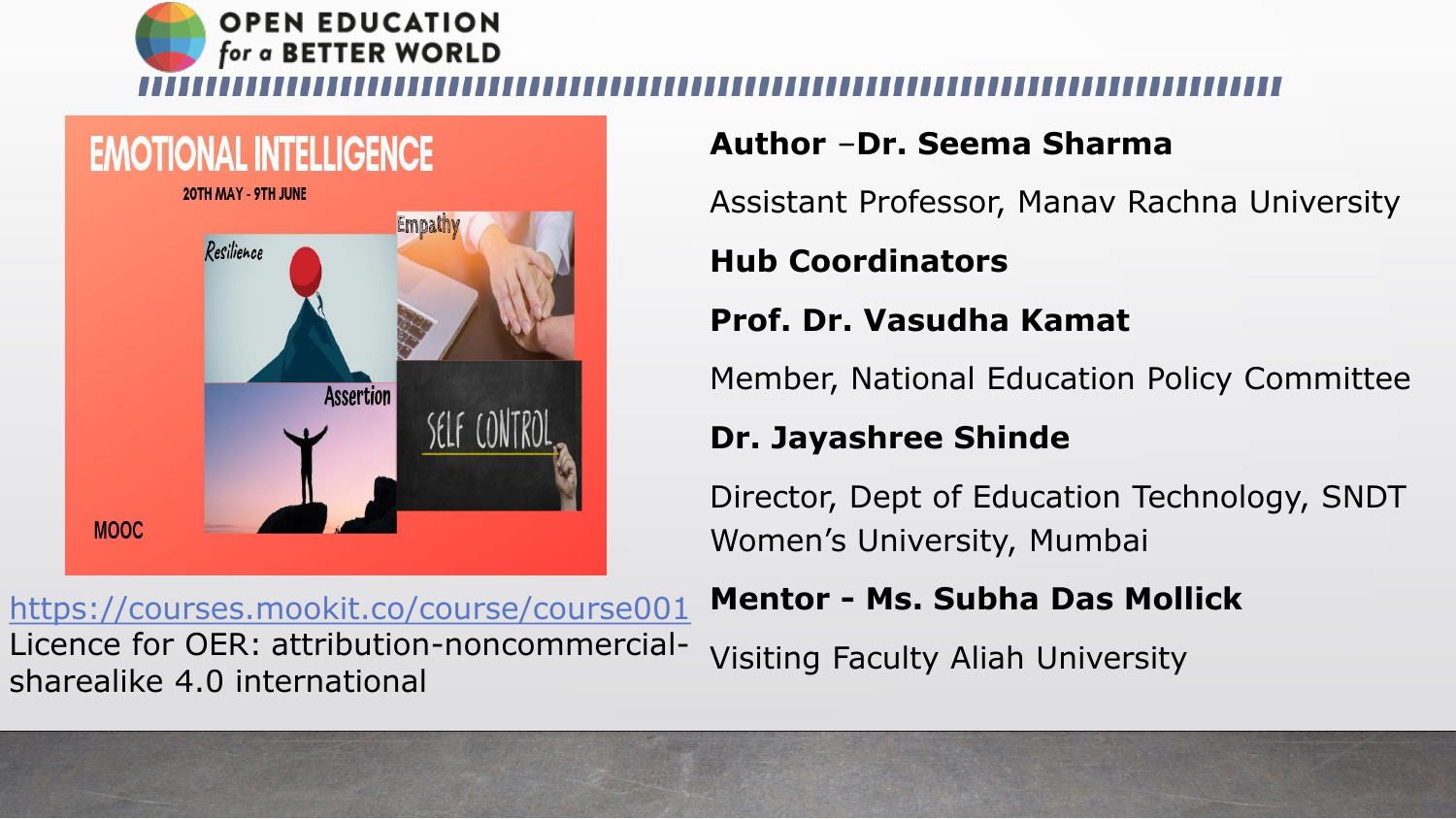# **INTRODUCTION**

## **Motivation**

To make learners aware about Emotional Intelligence.

To orient learners about positive emotional habits regarding emotional, social and mental wellbeing so that they can nurture the groups they work with and get the best out of them as individuals and as a group.

- Lack of awareness about importance of emotional intelligence.
- Need of making student facilitators more equipped in understanding their students' needs.
- Need to create a healthy society.

## **Target Group**

Student teachers, teacher educators, community worker and counselors.



## • **UNESCO Sustainable Goals**



## **Goals**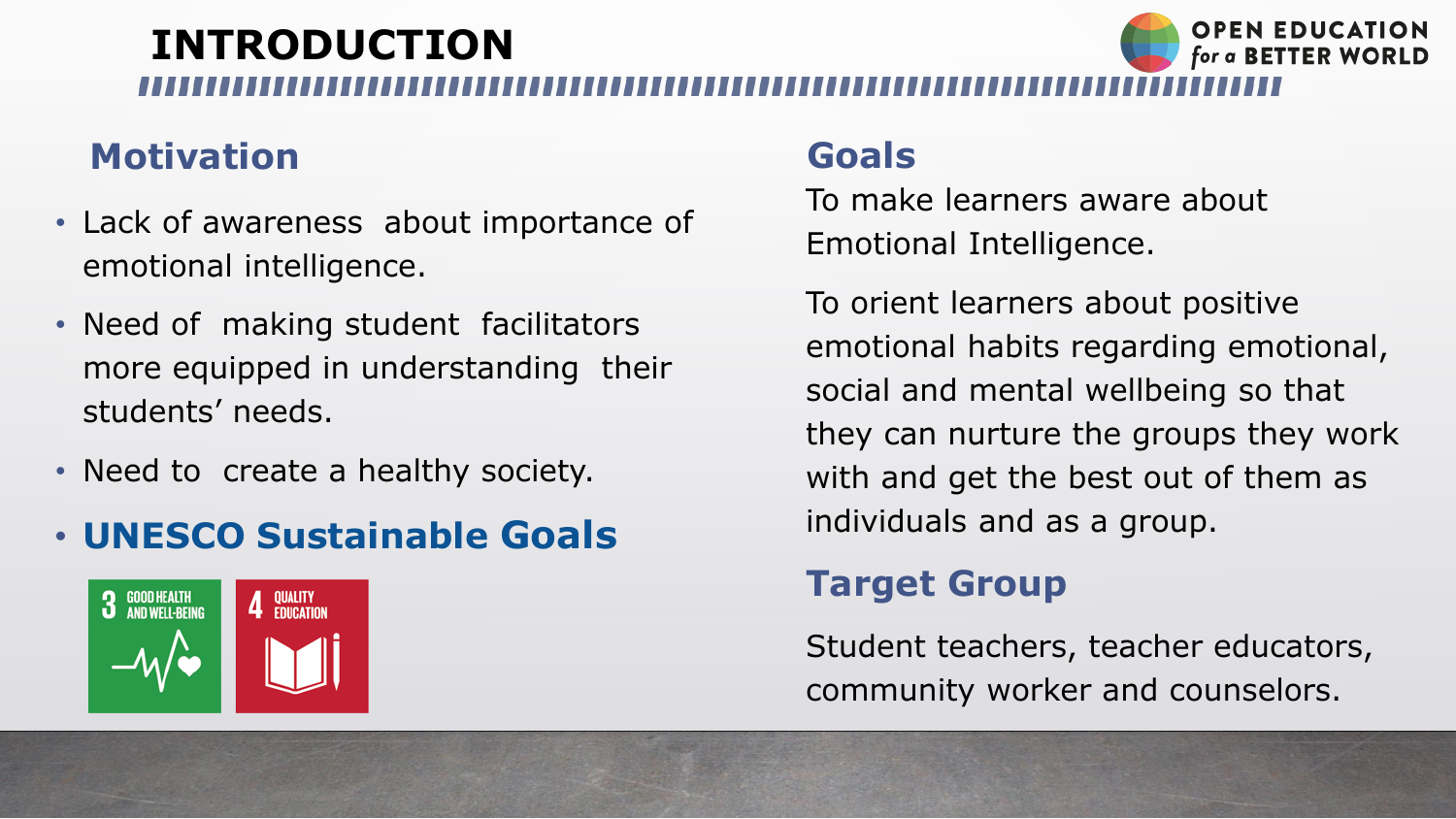# **COURSE DETAILS**

- 3 Weeks, 12 hours, 3 modules, 13 **lectures**
- Sequential Module transition
- Formative assessment: Sharing views, Revision Quiz, reflections on given situations and videos.

# **Qualifying Criterion**

- Module 1 : Introduction to Emotional **Intelligence**
- Module 2 : Developing Social Skills
- Module 3 : Creating an Environment for Emotional Intelligence

- Registered 68
- Qualified 29
- Not qualified 39

• Feed back





- Completing post course assessment
- Participation in at least 3 discussion forums.

# **Number of Participants**

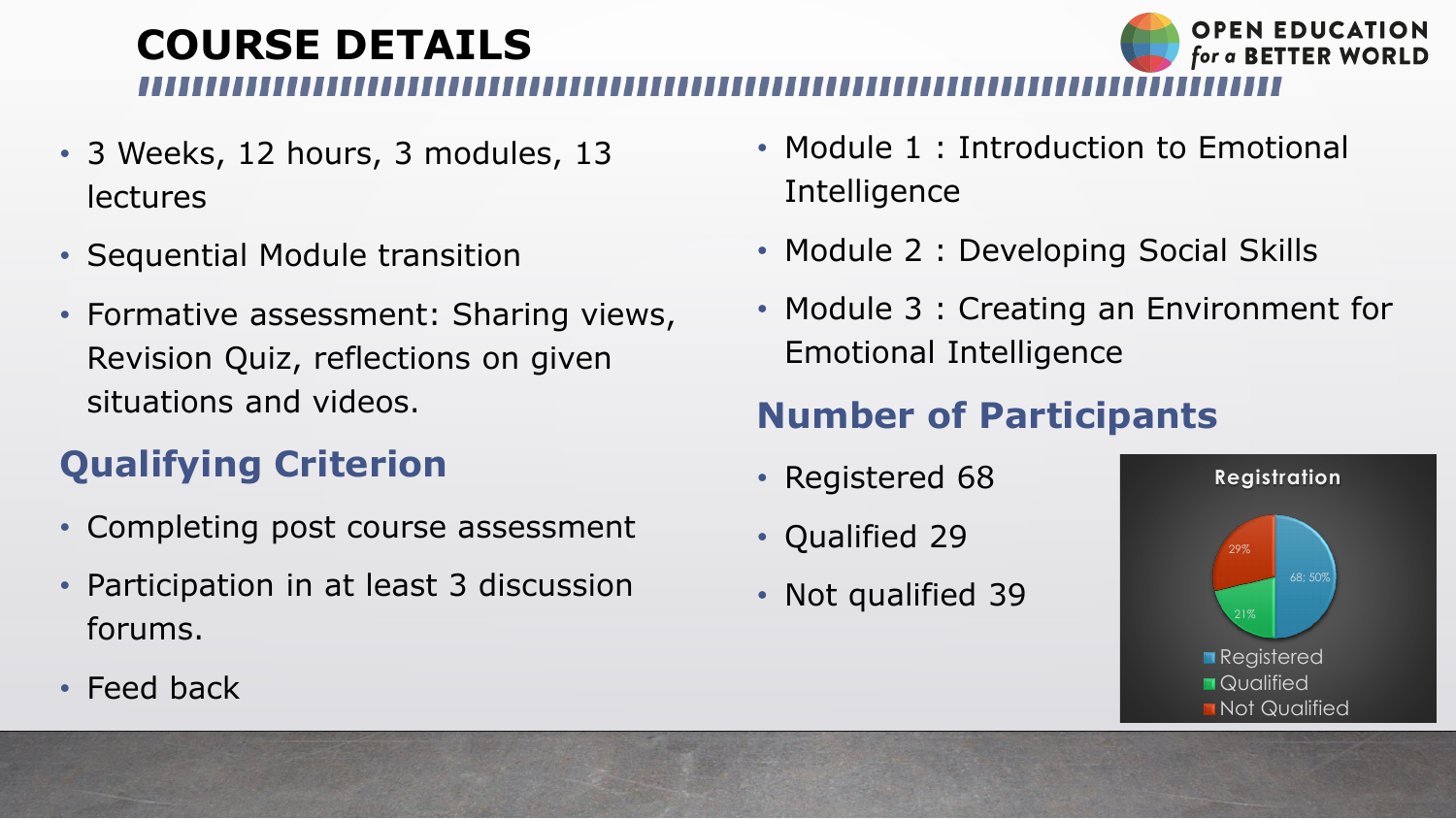# **TYPES OF RESOURCE MATERIAL**

- PDF, Power points for content delivery.
- Videos: self recorded: you tube ,
- Images : self clicked ; free and open resources
- Planned activities ,anecdotes
- Quiz for revising the concepts .
- CC licensed resources
- NCERT Book

|                                                                                                                                                                      | <b>Emotional Intelligence</b><br>Users Online: 2                                                                                                                                      |
|----------------------------------------------------------------------------------------------------------------------------------------------------------------------|---------------------------------------------------------------------------------------------------------------------------------------------------------------------------------------|
| Gourse Home<br>□ Announcements<br>图 Resources<br><b>28</b> Forums                                                                                                    | $\equiv$ revision quiz<br><b>Submission Deadline</b><br>9/6/2019 16:30<br><b>Instructions</b>                                                                                         |
| $\supset$ Hangout<br>A My Profile<br><sup>'</sup> J) Logout<br>Help<br>Select Language<br>English<br>$\mathbf{r} \in \mathbb{R}^{n \times n}$<br>powered by<br>MØKIT | Max Score: 100<br>Timed: 00hrs30mins<br>-All questions are compulsory<br>-Each question has only one correct option.<br>-Each question has equal marks.<br>Quiz Opens: 7/6/2019 05:30 |
| < Go Back to Forums                                                                                                                                                  | <b>28 Forums</b>                                                                                                                                                                      |
| <b>Activity</b><br>ppt.?<br>Teacher                                                                                                                                  | seemasharma<br>What will be your response to the emotions shown in pictures in la:                                                                                                    |

Posted in Emotional Intelligence and Children

| Posted on 4/6/2019 05:19<br>st slide of lecture | No Likes      |
|-------------------------------------------------|---------------|
|                                                 | t Like        |
|                                                 | $\angle$ Edit |
|                                                 |               |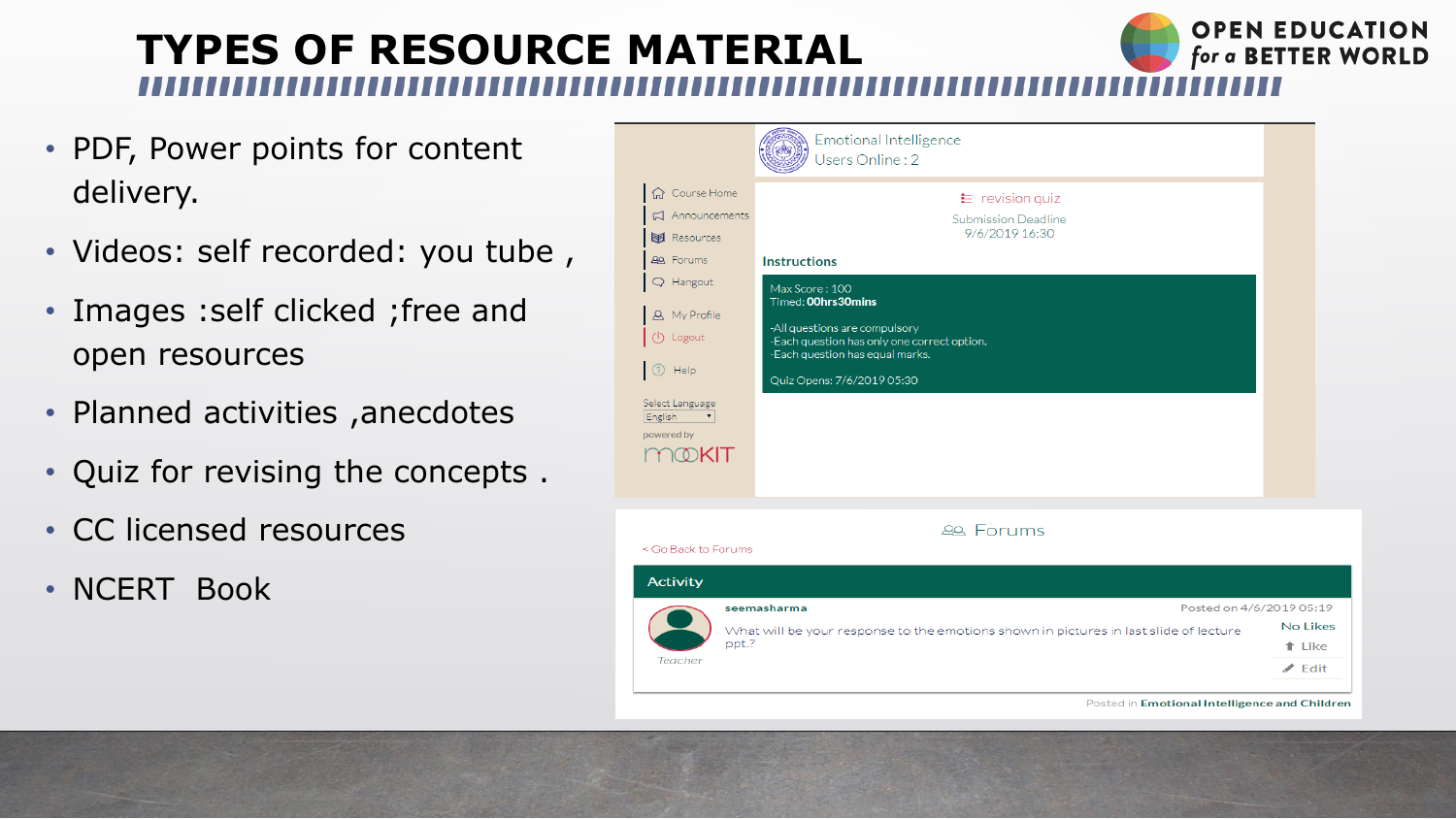# **DESIGN ISSUES**

### **Issues:**

- $\square$  Selection of content for limited time frame (12 hours)
- $\Box$  Designing of modules and sub modules
- $\Box$  Keeping intact essence of course.

- Assessment of felt need of target group
- $\checkmark$  Framing of objectives.
- $\checkmark$  Selection of content
- $\checkmark$  Keeping intact the basics of course
- $\checkmark$  Delimiting the no. of modules and submodules



### **Solution:**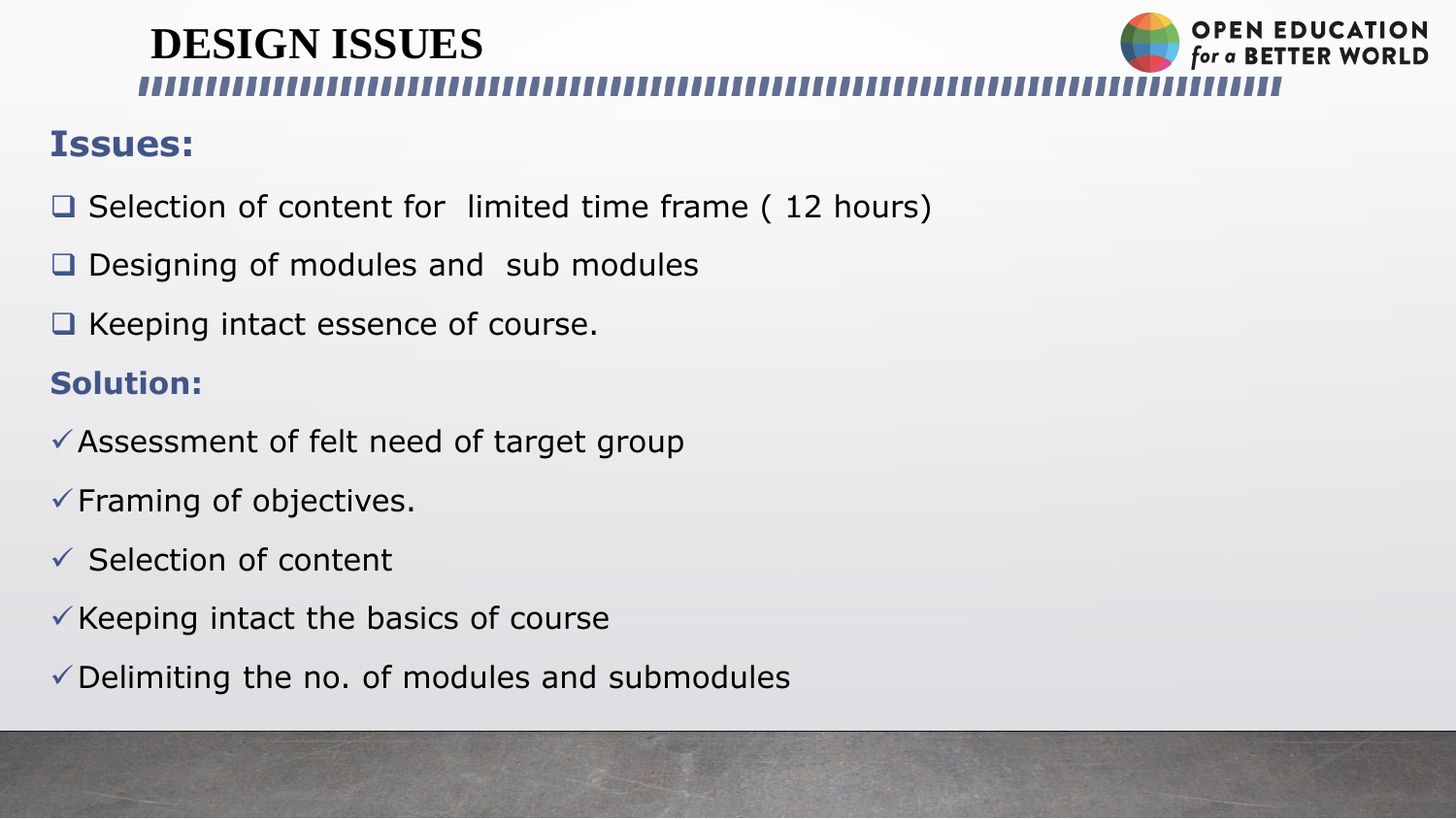### **Issues:**

- **Effective content delivery.**
- **Limited resources**
- **Q** Certification logo

## **Solution:**

- $\checkmark$  self recorded videos
- $\checkmark$  Google form for assessment.
- $\checkmark$  power points and PDFs for content delivery
- $\checkmark$  links of you tube videos (CC)
- $\checkmark$  Forum discussions
- $\checkmark$  Mail announcements for information dissemination.



# **IMPLEMENTATION**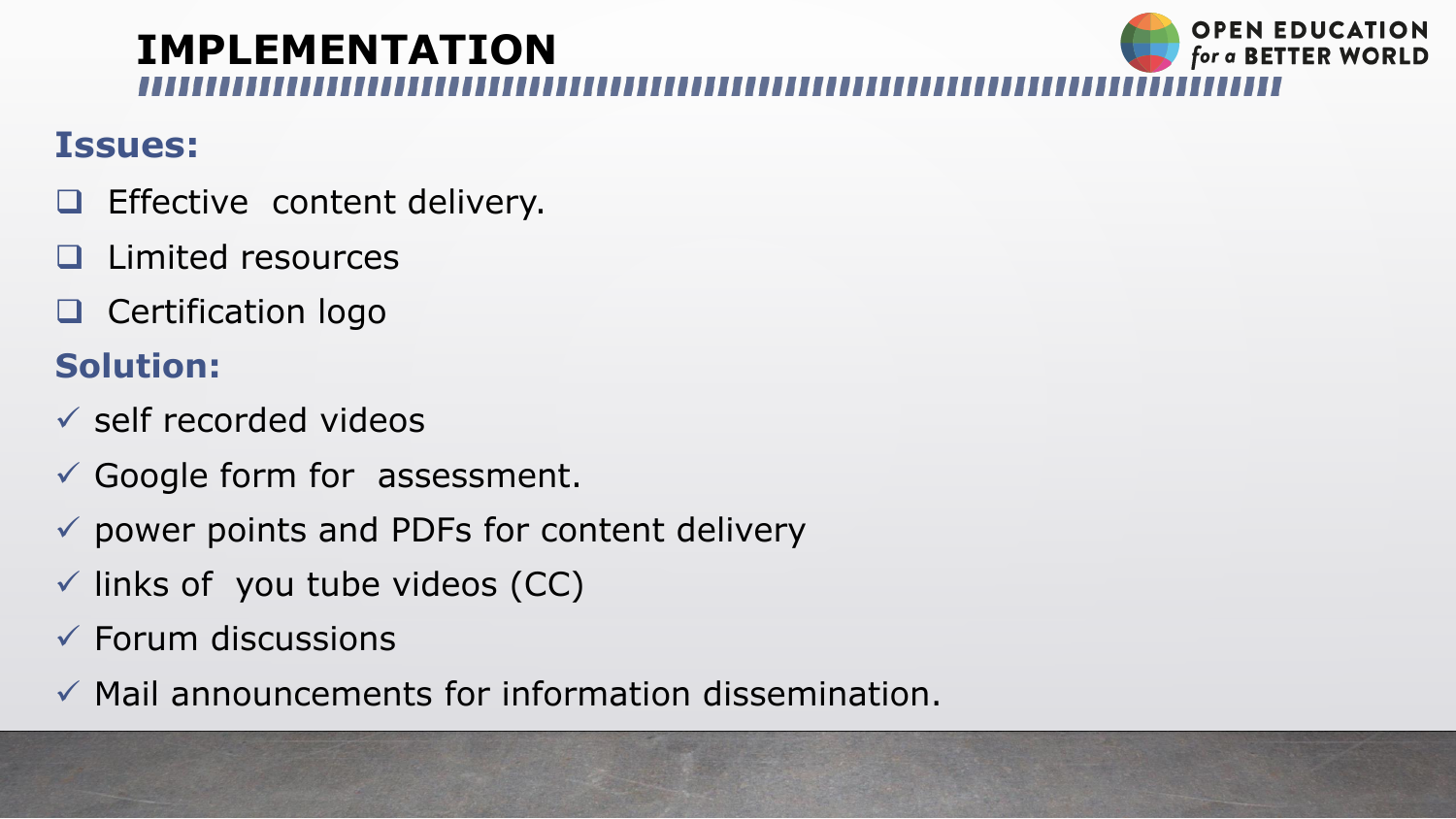### **OPEN EDUCATION DEPLOYMENT**for a BETTER WORLD

Analytics

### **Issue:**

 $\Box$  Selection of the free online platform.

■ Managing platform

# **Solution:**

- $\checkmark$  Selection of mookit
- $\checkmark$  maximum utilization
- $\checkmark$  Assistance provided by mookit team

mooKIT Analytics Ξ for the Course **O** Summary **K** Statistics  $\blacksquare$  Timeline COURSE001 68 **→**D Registration Registered **Students O** Interaction **●** Evaluation 37 **III** Learners Activity Forum  $\qquad \qquad \bullet$ **Posts** Server Stats



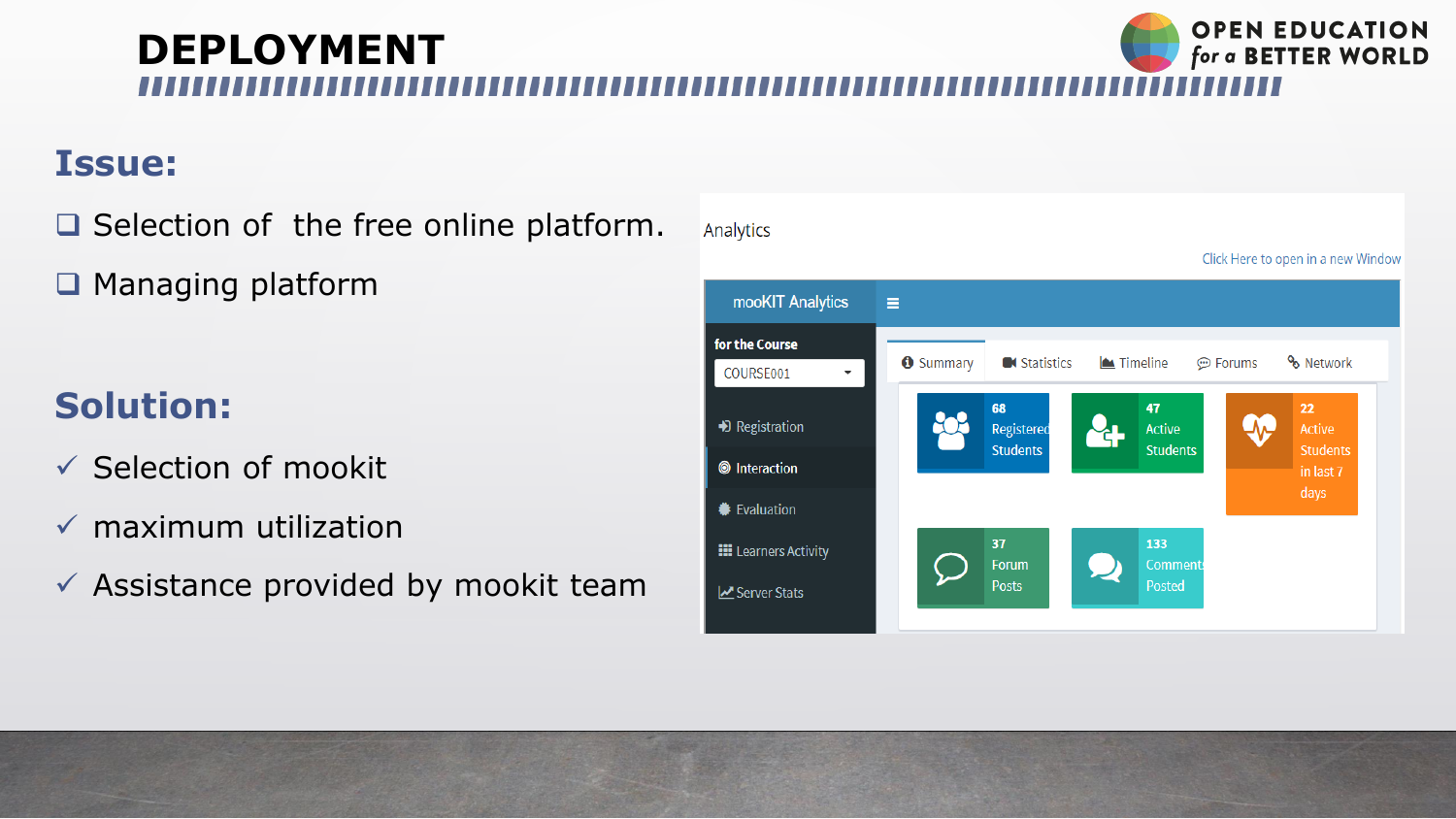# **OER DEVELOPMENT Challenges :**

- $\Box$  Selection of content
- $\Box$  Selection of resources
- $\Box$  Selection of online platform
- **Time Constraint**
- $\Box$  Creating resources such as videos, images

## **Solutions:**

- $\checkmark$  Information shared by Asia Hub coordinators.
- $\checkmark$  Guidance of mentor.
- $\checkmark$  Interest in the topic, zeal of learning consistent reminders from core team.
- $\checkmark$  Institutional resources were utilized. Some videos were self recorded.
- $\checkmark$  participants responses became the driving force.

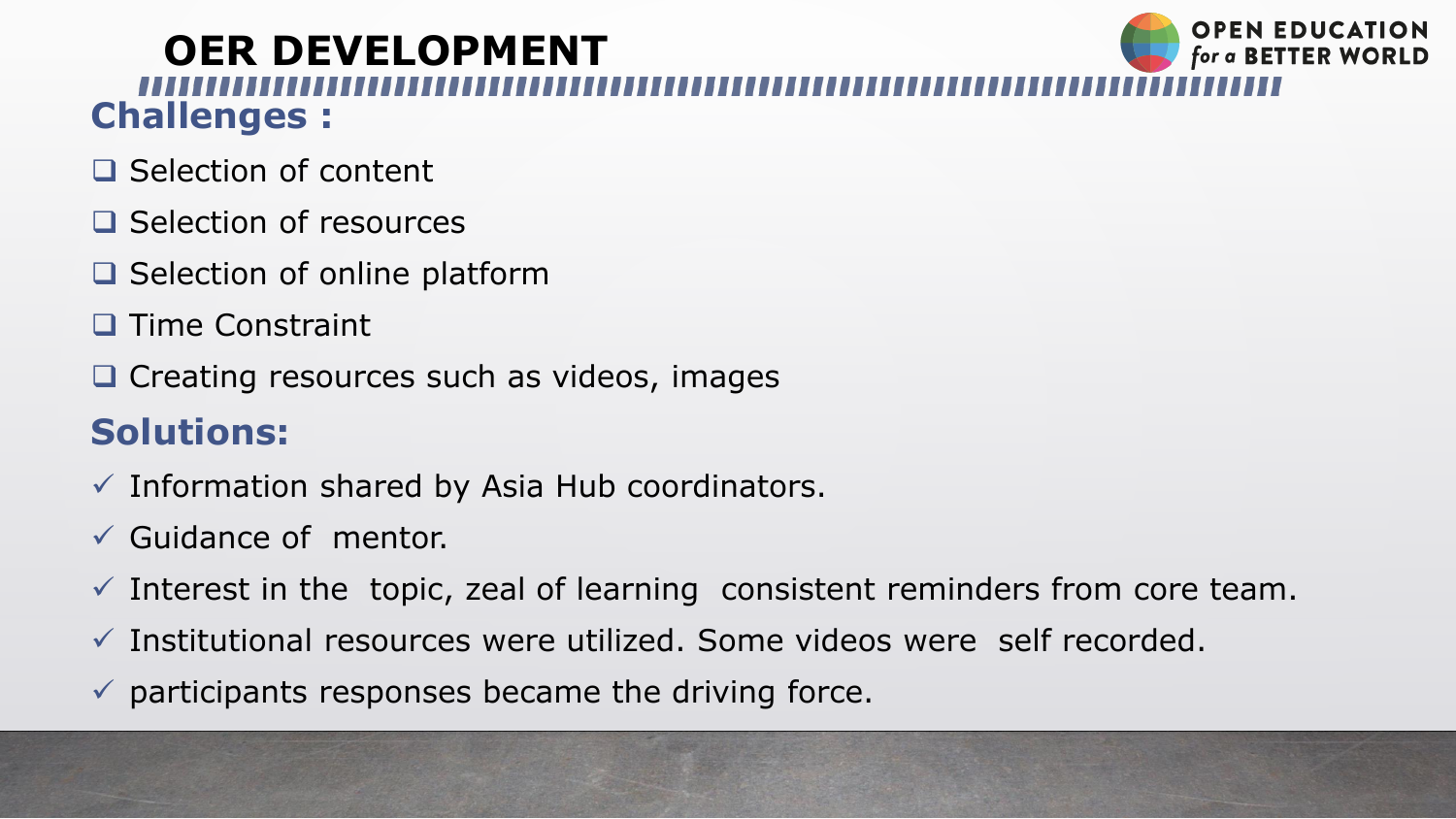# **LESSONS LEARNED**

- The process of developing OER
- Management of Online platform
- Content Transaction
- Utilization Free and open resources.
- Importance of time line
- Drop out issues
- Certification
- Importance of Feed back

## Participants'' Feed back

| dback Form | ਪੈਂ                                                                                                                             |
|------------|---------------------------------------------------------------------------------------------------------------------------------|
|            | QUESTIONS                                                                                                                       |
|            | Any suggestions?<br>16 responses                                                                                                |
|            | The course was very informative.                                                                                                |
|            | Video could be included for better delivering the con                                                                           |
|            | The duration of the course can be more in future.                                                                               |
|            | Before starts any coarse informed.                                                                                              |
|            | Audio and video recording can be better.                                                                                        |
|            | Great work                                                                                                                      |
|            | Thank you for a great course. Great presentation sty<br>real life examples which all made for a really enjoyal<br>expectations. |
|            | no                                                                                                                              |
|            | If possible please try to incorporate some clinical as                                                                          |
|            | <b>No</b>                                                                                                                       |
|            | there should be some provision to get in touch with<br>register candidates sometimes face some issues wh                        |
|            |                                                                                                                                 |



|                                                                                                                 | о |
|-----------------------------------------------------------------------------------------------------------------|---|
| <b>RESPONSES</b><br>21                                                                                          |   |
|                                                                                                                 |   |
|                                                                                                                 |   |
|                                                                                                                 |   |
| nt                                                                                                              |   |
|                                                                                                                 |   |
|                                                                                                                 |   |
|                                                                                                                 |   |
|                                                                                                                 |   |
| with lots of opportunities to ask questions and talk about<br>and informative course. This has more than met my |   |
|                                                                                                                 |   |
| ects also of Emotional Intelligence.                                                                            |   |
|                                                                                                                 |   |
| ourse Trainer at ungency by phonecall. This is beacause<br>h take extra amount of time to resolve at Forum      |   |
|                                                                                                                 |   |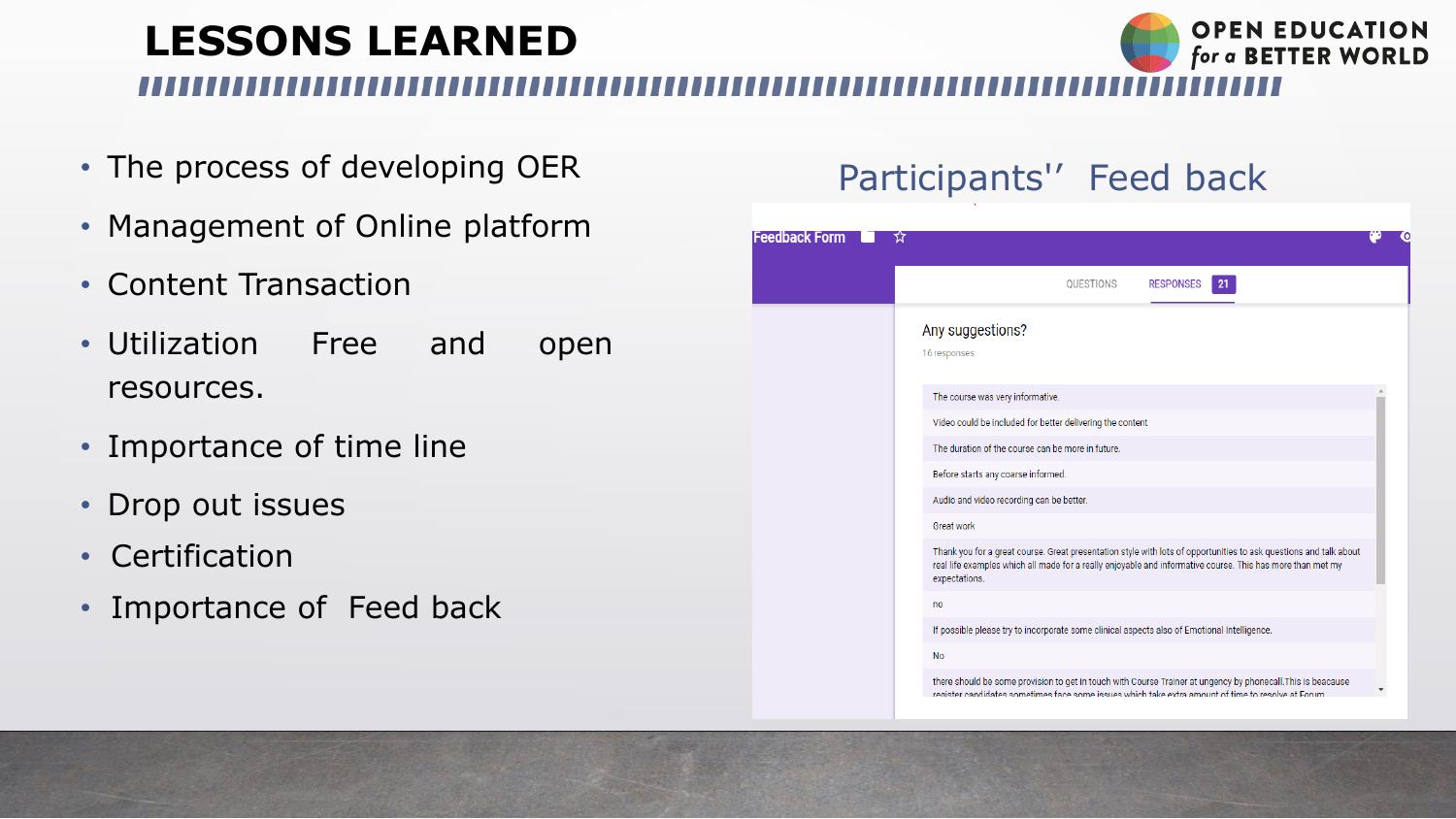# **OE4BW ,Hub Coordinators and Mentor**

## **OE4BW**

• Impetus to complete the project.

# **Hub coordinators**

- Navigated efficiently and effectively
- Helped in clarifying the concept of OER
- Facilitated by providing formats for course outline and time line.
- Timely intimated about the associated processes such as attribution, licensing, platform.
- Provided constructive feed back at the final stage.

### **Mentor**

Facilitated from the inception of course till now by

- Prompt reply
- 
- Timely feedback • Reminding dead lines
- Resolving issues
- Motivating